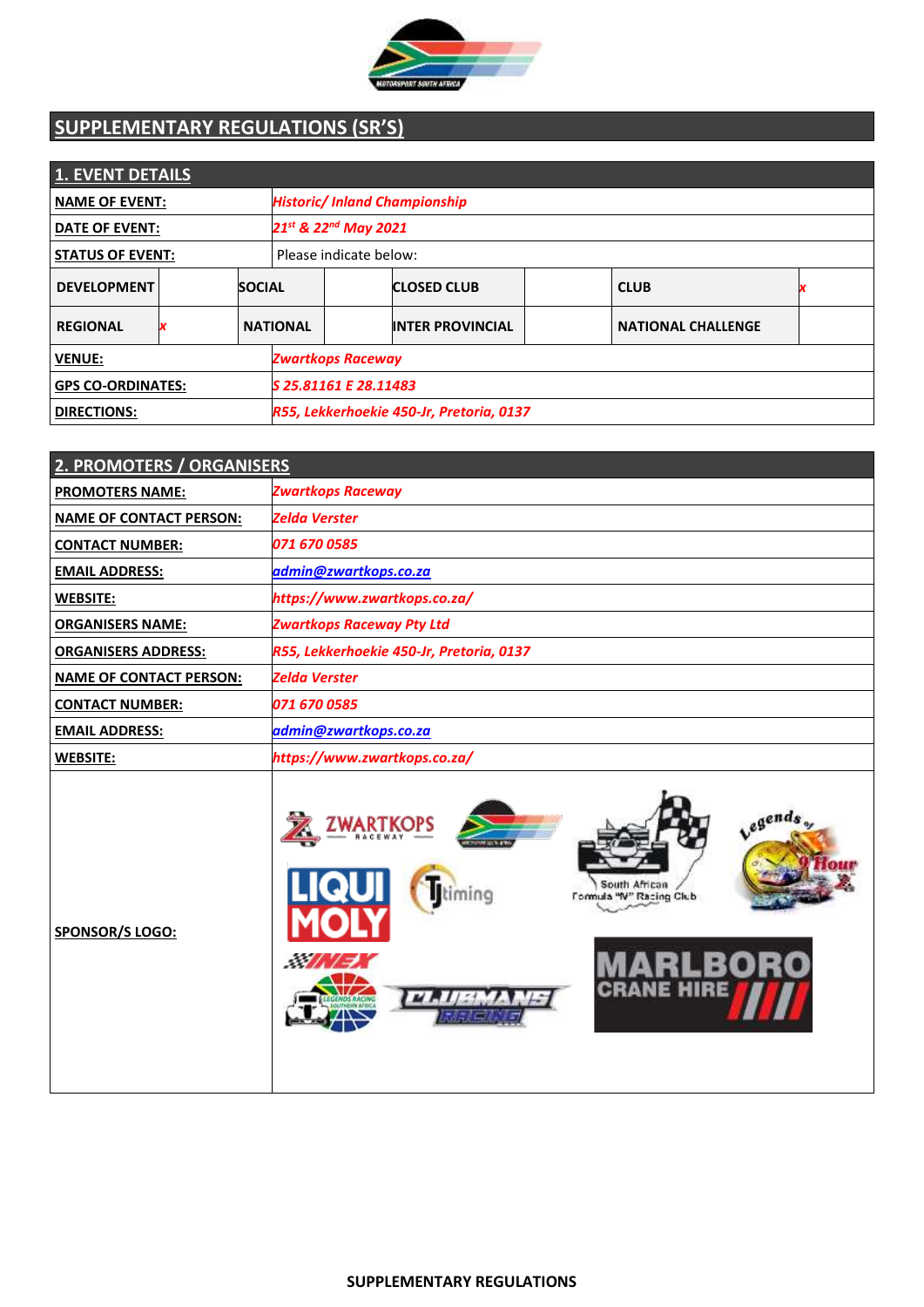### **3. JURISDICTION**

-

Held under the General Competition Rules (GCR) and Standing Supplementary Regulations (SSR) of Motorsport South Africa (MSA) and these Supplementary Regulations (SR's) together with any Final Instructions or Official Bulletins which may be issued to competitors. The event will span two days, namely the **21st & 22nd May 2021** and both days are covered by the permit number mentioned below.

#### **THE WEARING OF MASKS AND SOCIAL DISTANCING MUST BE OBSERVED AT ALL TIMES**

### **4. MOTORSPORT SOUTH AFRICA PERMIT NUMBER**

#### *MSA 16562* Permit issued (date): *28 APRIL 2021*

Please note that the MSA Flag will be prominently displayed at:

# **5. ELIGIBILITY OF COMPETITORS**

Refer to Standing Supplementary Regulations as shown below, as well as GCR 227:

The Competition is open to all drivers/riders who hold current, valid MSA Competition Licences for the Category concerned and whose vehicles/motorcycles comply with the specifications as per the MSA Handbook and relevant Regional Championship Regulations. ALL ENTRY FORMS MUST BE LEGIBLE AND COMPLETED IN FULL STATING ENTRANT, DRIVER, VEHICLE PLUS CONTACT DETAILS AND SIGNED BY ALL RELEVANT PARTIES.

Refer to Standard Supplementary Regulations 1 and 2.

### **6. INJURY REGISTER**

It is the responsibility of the competitor to ensure that they submit a medical certificate indicating that they are fit to compete in motorsport no later than 5 (five) working days before the start of the event, by sending it to MSA Head Office for review and processing. It is the responsibility of the competitor to check the Injury Register and ensure that MSA receives their letter timeously.

Refer to Appendix L - Article 2.9

#### **7. COMPETITOR CONDUCT**

Refer to Standing Supplementary Regulations as shown below:

Competitors' attention is drawn to SSR's 17, 46, 48, 49, 50 and 51.

- Any competitor who consistently using the verges will be guilty of unsafe driving (refer SSR's 17, 50 and 51) and will be penalised accordingly in terms of GCR 157 (i) (a). Judges of Fact/Observers may be appointed in terms of GCR 161 and their names will either be listed in the Final Instructions or by an Official Bulletin. Their duties will be to report on cutting of corners, persistent off-circuit behaviour, and/or poor driving standards. Competitors reported in this respect that, having been signalled in terms of Appendix "H", Article 6, and who continue to disregard safe driving conduct might be black-
	- $\circ$  flagged. Any competitor disregarding the black flag will be excluded from the race.
- ONE OR MORE Judges of Fact may be appointed to oversee the starting procedure and
	- $\circ$  to report on infringements. The names of these Judges will be stated in the list of officials, or communicated to competitors in the Final Instructions, or by means of an Official Bulletin.
- Any competition vehicle found using the access roads, pits or any other area than the circuit for testing or being driven in a matter that is considered by the Clerk of the Course to be dangerous including travelling in the wrong direction on the Circuit or Pit Lane, will be excluded from the event, irrespective as to who was driving the vehicle at the time. Notwithstanding the Competitor's exclusion, he will be reported to the Stewards of the meeting who may consider further action in terms of a breach of GCR 172 (vii).
- **INCIDENTS/RETIREMENTS**: Competitors attention is drawn to SSR's 60, 61 and 62.
- **VEHICLES ABANDONED ON CIRCUIT**: Any vehicle abandoned on the Circuit must be left unlocked; if a steering lock is fitted the key must be left in the ignition to facilitate the removal of the vehicle after the event. Any vehicle abandoned on the Circuit, which is locked, will be moved by any practical and available means and the Promoters, Organizers and Officials will not be liable for any subsequent damage (SSR 10 (iii)).
- **INCIDENTS DURING PRACTICE SESSIONS**: Competitors are advised that, should there be an accident during a practice session, which involve the clearing of the Circuit, their practice session will forfeit the cleaning time required.
- **RACING FUEL, OIL OR COOLANT SPILLAGE ON THE CIRCUIT:**
	- o Competitors are requested not to overfill their tanks as spillage of fuel is damaging the surface of a race circuit.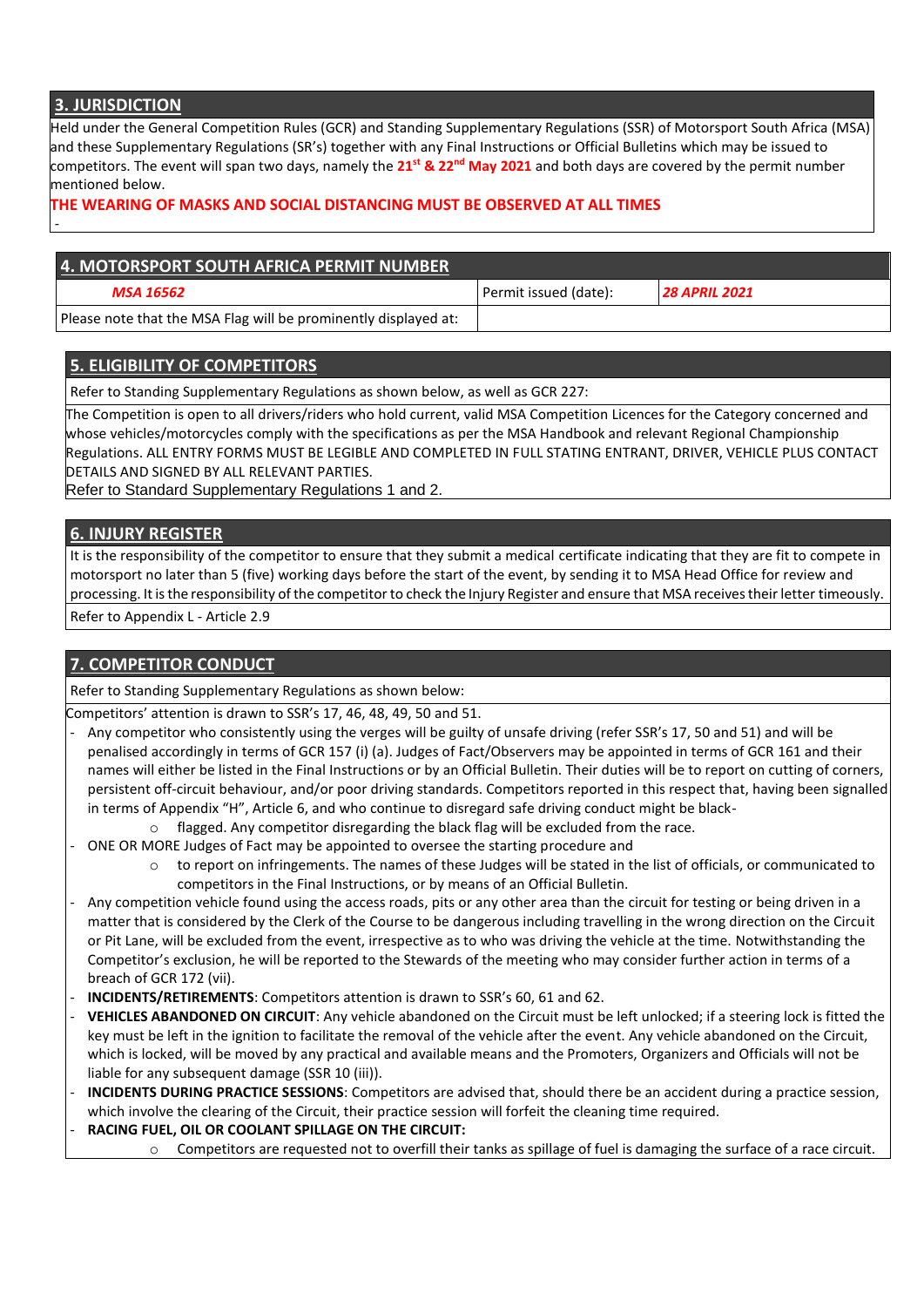Any vehicle spilling fuel, oil or coolant, should leave the circuit immediately and pull off to a safe and stationery position on the side of the circuit (Refer

 $\circ$  SSR 50 (iii), (iv) and (v).

It is the express wish of the Organisers that any Incidents/Accidents are reported to the Clerk of the Course and if necessary, a written report submitted where required (SSR 61 (ii) (b).

### **8. ENVIRONMENTAL**

Refer to Standing Supplementary Regulations as shown below, as well as the MSA Environmental Code:

1. Environmental mats must be composed of an absorbent upper part (top) and an impermeable part underside (bottom). Use of mats (or other effective ground protecting devices/systems) is compulsory wherever work on vehicles (motorcycles, quads, cars, karts, etc) is allowed by the organizers.

2. For Cars, Karts and Quads the whole area underneath the vehicle, where there is the prime probability of fluid spills, must be covered with a ground protecting sheet or environmental mat.

3. In combination with the Environmental Mats or ground sheets, other ground protecting systems like fluid absorbent material, oil spill kits, etc. can be used to clear spillages. These materials must be disposed of in a hazardous waste container.

4. The key-elements to consider, when deciding on an environmental mat, are the following:

- The **absorption** capacity of the mat (or ground protecting device) so that no puddles are formed on top. - Under no circumstances must it allow vehicle fluids to seep through onto the soil, thus having to consist of an **impermeable**  (liquid proof) base.

5. Under no circumstances may these mats be disposed of in a standard refuse bin. A hazardous waste container must be available at a designated point within the DSP (Designated Service Point). Any damaged mats MUST be disposed off in this container. Alternatively, the soiled mats can be placed in a sealed plastic container for disposal by a hazardous waste disposal company

### **9. COMPETITION LICENCES**

Refer to Standing Supplementary Regulations as shown below, as well as GCR 20, 93 and Part V (Licences):

All competitors that participate in the event, need to have purchased the relevant MSA Competition licence for the class that S/he will be competing in. Licences can be checked electronically prior to the event using MSA's platforms.

MSA Licences can be purchased via [www.msaonline.co.za](http://www.msaonline.co.za/) – For any assistance regarding the licence system, please do not hesitate to contact [msa@motorsport.co.za](mailto:msa@motorsport.co.za) o[r support@motorsport.co.za](mailto:support@motorsport.co.za)

#### **10. ENTRANTS LICENCES**

Where the entrant is NOT the driver/ rider, an entrant's licence must be obtained from MSA and submitted together with the entry form. Failing which, the entrants name **WILL NOT** be published in the event programme.

Refer to Standing Supplementary Regulations as shown below, as well as GCR 22 and 114:

### **11. ADVERTISING**

Refer to Standing Supplementary Regulations as shown below, as well as GCR 247 and 248:

It is a condition of entry that in addition to the advertising referred to in GCR 246, competing vehicles / motorcycles shall also display the advertising, if any, as stipulated in the Championship Regulations and specifications for the class for which the vehicle/motorcycle is entered.

#### **12. COMPETITION NUMBERS**

Refer to Standing Supplementary Regulations as shown below, as well as GCR 249:

Must be displayed at the front and both sides of the vehicle.

### **13. DUTIES OF THE OFFICIALS**

Refer to Part VII in the GCR's.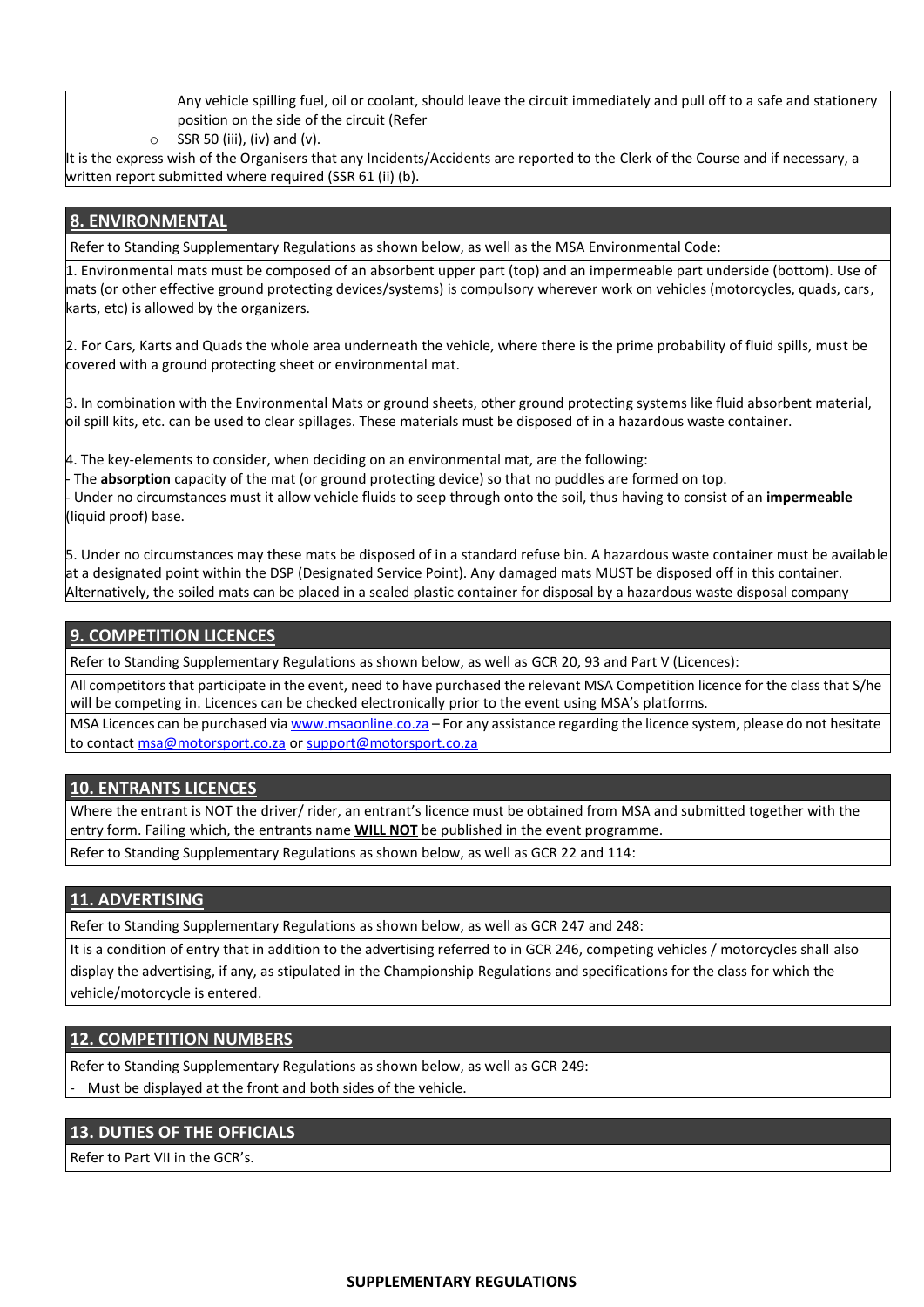| <b>14. OFFICIALS OF THE EVENT</b>  |                                                |       |                       |
|------------------------------------|------------------------------------------------|-------|-----------------------|
| <b>ROLE</b>                        | <b>NAME &amp; SURNAME</b>                      | GRADE | <b>LICENCE NUMBER</b> |
| <b>OVERALL CLERK OF THE COURSE</b> | <b>Schultz Swanepoel</b>                       | А     | 2668                  |
| <b>MSA STEWARD</b>                 | <b>Andrew Shillinglaw</b>                      | Β     | 06559                 |
| <b>CLUB STEWARD</b>                | <b>Amanda Coetzee</b>                          | B     | 15434                 |
| <b>COVID-19 COMPLIANCE OFFICER</b> | <b>Tjaart Kruger</b>                           |       |                       |
| <b>SAFETY OFFICER</b>              | <b>Masego Maubane</b>                          |       |                       |
| <b>ENVIRONMENTAL STEWARD</b>       | <b>Tanya Human</b>                             |       | 28143                 |
| <b>EVENT SECRETARY</b>             | <b>Zelda Verster</b>                           |       | 26465                 |
| TIME KEEPING SERVICE PROVIDER      | <b>TJ Timing</b>                               |       |                       |
| <b>COMMENTATOR</b>                 | <b>Leon Odendaal</b>                           |       |                       |
| <b>CHIEF TIMEKEEPER</b>            | <b>TJ Timing</b>                               |       |                       |
| <b>CHIEF MARSHAL</b>               | <b>Stephen Kotze</b>                           |       | 4765                  |
| <b>CHIEF SCRUTINEER</b>            | <b>MSA Scrutineers</b>                         |       |                       |
| <b>MEDICAL SERVICE PROVIDER</b>    | <b>Med-Assist</b>                              |       |                       |
| CHIEF MEDICAL OFFICER/CMC          | <b>Donevan Cooper</b>                          |       |                       |
| <b>STARTER</b>                     | <b>Hennie de Beer</b>                          | B     | 13663                 |
| <b>RACE CONTROL</b>                | <b>Vic Daizel</b>                              |       | 21786                 |
| <b>INEX LEGENDS - TC</b>           | <b>Rodney Kruis</b>                            |       |                       |
| MONOPOSTO-TC                       | <b>Koos Posthumus</b><br><b>Tjaart Joubert</b> |       |                       |

| 15. CLASSES                                                                                                |                           |
|------------------------------------------------------------------------------------------------------------|---------------------------|
| Refer to Standing Supplementary Regulations as shown below:                                                |                           |
| CLASS:                                                                                                     | <b>STATUS:</b>            |
| Liqui Moly INEX Legends                                                                                    | <b>Regional Challenge</b> |
| <b>Lotus Challenge</b>                                                                                     | <b>Regional Challenge</b> |
| <b>Charlies Super Spar Pursuit Series</b>                                                                  | <b>Club Championship</b>  |
| <b>Clubmans</b>                                                                                            | <b>Club Championship</b>  |
| <b>MARLBORO CRANE HIRE Pre'66 Legends LITTLE GIANTS</b>                                                    | <b>Club Championship</b>  |
| MARLBORO CRANE HIRE Pre'66 Legends of the 9 Hour™<br><b>Production Cars incl. U2</b>                       | <b>Club Championship</b>  |
| <b>MARLBORO CRANE HIRE Pre'66/68 Le Mans Sports &amp; GT</b>                                               | <b>Club Championship</b>  |
| <b>Marlboro Crane Hire Pre'74 International Sports Prototypes Incl.</b><br><b>Trans Am Production Cars</b> | <b>Club Championship</b>  |
| <b>Monoposto</b>                                                                                           | <b>Club Championship</b>  |
| <b>NSCC</b>                                                                                                | <b>Club Championship</b>  |
| <b>Pre'80 HRSA Historic Saloons</b>                                                                        | <b>Club Championship</b>  |
| <b>Pre'80 Midvaal Historics/ Alfa</b>                                                                      | <b>Club Championship</b>  |
| <b>Silver Cup Racing Series</b>                                                                            | <b>Club Championship</b>  |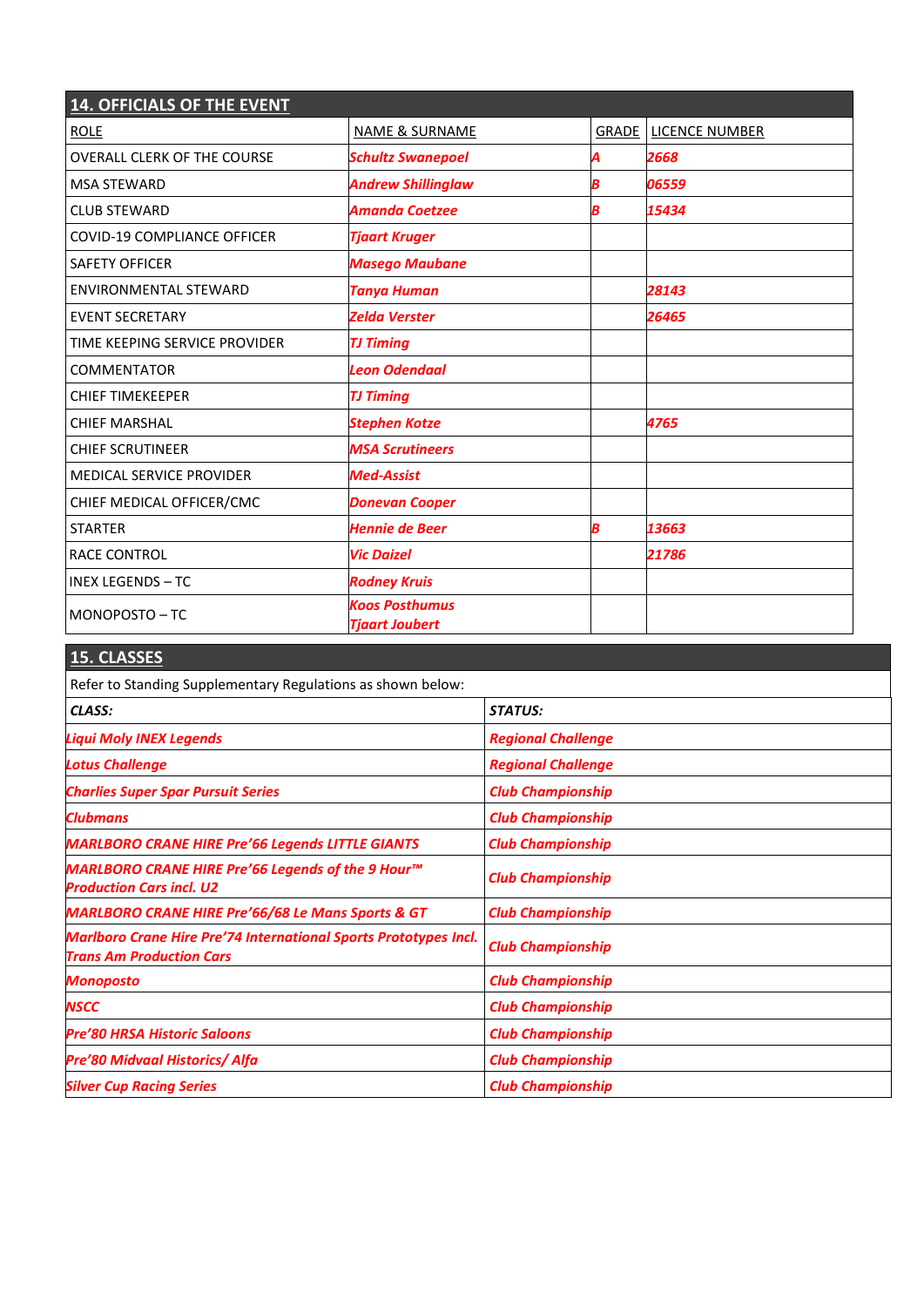| <b>16. ENTRIES</b>                                                                                                               |                                   |  |
|----------------------------------------------------------------------------------------------------------------------------------|-----------------------------------|--|
| Refer to GCR 91-111                                                                                                              |                                   |  |
| Telephonic entries <b>WILL NOT</b> be accepted.                                                                                  |                                   |  |
| The onus rests on the competitor to ensure that the entry, as well as the below, has been received by the Promoters / Organisers |                                   |  |
| within the allocated time prior to the date of the event:                                                                        |                                   |  |
| Entry form<br>$\overline{\phantom{a}}$                                                                                           |                                   |  |
| Payment for the entry                                                                                                            |                                   |  |
| Copy of the MSA licence<br>$\overline{\phantom{a}}$                                                                              |                                   |  |
| Attendance Register Questionnaire                                                                                                |                                   |  |
| Self-Scrutineering Form                                                                                                          |                                   |  |
| Entries open:                                                                                                                    | <b>Entries open immediately.</b>  |  |
| Entries close (Refer to GCR 104):                                                                                                | Monday, 17 <sup>th</sup> May 2021 |  |
| Entry fees as follows:                                                                                                           | (Refer to GCR 95)                 |  |
| <b>National/ Regional Challenge</b>                                                                                              | R2 100 (Inc VAT and MSA levy)     |  |
| <b>Club Championship</b>                                                                                                         | R1 700 (Inc VAT and MSA levy)     |  |
| Second Entry Fee:                                                                                                                | R 850 (Inc VAT and MSA levy)      |  |
| Late Entry fee:                                                                                                                  | R 250                             |  |
| Banking Details-<br>Name of Bank:                                                                                                | <b>ABSA</b>                       |  |
| Account number:                                                                                                                  | 405 885 4259                      |  |
| Account name:                                                                                                                    | <b>Legends of the 9 Hour</b>      |  |
| Branch code:                                                                                                                     | 630642                            |  |
| Proof of payment to be sent to:                                                                                                  | admin@zwartkops.co.za             |  |
| Event Secretary contact number:                                                                                                  | 071 670 0585                      |  |
| Event Secretary email address:                                                                                                   | admin@zwartkops.co.za             |  |

### **17. ENTRY TO THE VENUE**

Refer to MSA General Circular 6 of 2020.

**The road vehicle** accessing the venue will be allowed onto the event premises after successful completion of the daily screening process of all personnel in the said road vehicle.

To clarify, if one (1) person fails the screening process then all personnel in the affected road vehicle will not be allowed entry to the premises.

An absolute minimum of team personnel is to attend per competition vehicle:

Maximum of four (4) persons per race vehicle (including rider/Driver)

Temperature screening will be conducted on all persons entering the venue, and any person with a recorded temperature of 37.5 degrees of higher will be denied access to the event and will be advised to return home, self-isolate and contact the Government Coronavirus hotline – 0800 029 999 – for further instructions, which may include being referred for COVID-19 testing

No entry will be granted to the event premises without the suitable documentation being completed, and in order, in advance of the event.

All event attendees permitted to be present at an event shall be required to complete the following designated COVID-19 related forms:

- Attendance Register Questionnaire = must be completed and electronically submitted to the event organisers/promoters prior to the event
- Daily Screening Questionnaire = must be completed, printed and handed to the screening personnel at the gate on each day of the event, or be submitted electronically if the event organiser/promoter had made MSA-approved prior arrangements in this regard

Under no circumstances shall anyone with symptoms consistent with Covid-19 (such as fever, respiratory symptoms, shortness of breath, sore throat, cough, fatigue or lack of sense of smell) or who tested positive for Covid-19, be permitted entry into the Motorsport event.

Under no circumstances shall anyone attend a Motorsport event if they have been: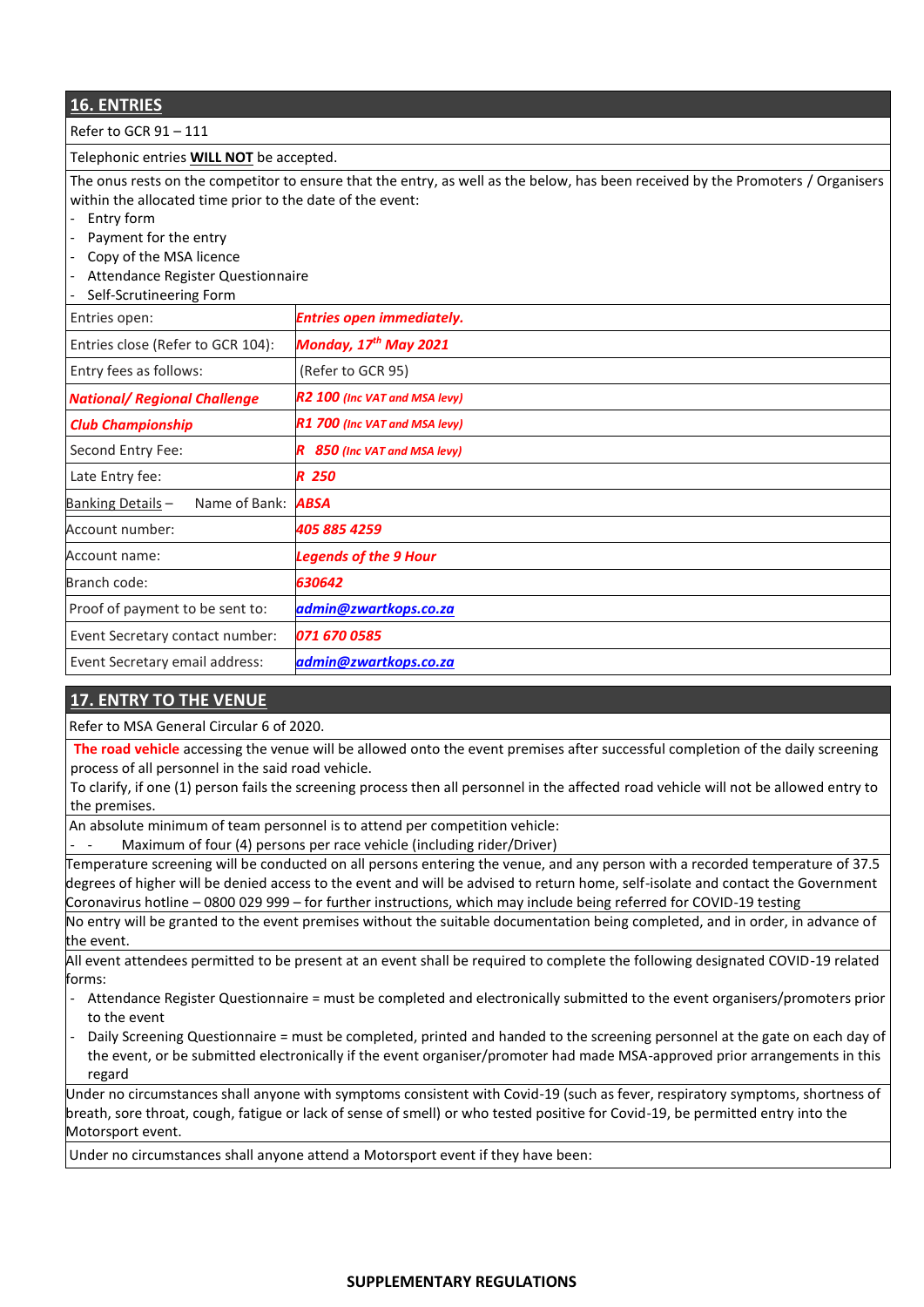- Diagnosed with COVID-19 in the previous 14 days; or

Been in contact with a known COVID-19 positive case in the previous 14 days.

**No spectators will be granted access to the event till further notice.**

# **18. PROGRAMME OF EVENTS**

#### *TO BE ADVISED*

### **19. OFFICIAL NOTICE BOARD**

Refer to Standing Supplementary Regulations as shown below, as well as GCR 17:

Physical notice boards will be replaced by an online/electronic system (messaging apps such as WhatsApp or Telegram may be used) to disseminate information to competitors at all times.

Notifications will be done via the link:

#### **20. DOCUMENTATION**

No in-person checking of competition licences will be permitted.

Competitors are to electronically forward a copy of their competition licence (scanned copy or photograph) to the event organisers/promoters together with their entry form, proof of payment, Scrutineering form and MSA Attendance Register form.

Competitors can download copies of their competition licences from the msaonline.co.za platform.

Submission of a completed COVID-19 Attendance Register Questionnaire will be deemed to replace the normal sign-on procedure for competitors and race officials.

All pre-event documentation is to be done electronically to prevent in-person contact as far as possible.

# **21. SCRUTINEERING**

Refer to Standing Supplementary Regulations as shown below, as well as GCR 245, 253 and 254:

No in-person scrutineering will be allowed

Self-declaration of vehicle safety and eligibility shall apply

Self-scrutineering declaration form to be sent out with event supplementary regulations and entry form – this must be completed and emailed to the event organisers/promoters prior to the event.

Pre-event and Post-event Scrutineering checks may be carried out, if the Clerk of the Course or Stewards deem same to be necessary, subject to social distancing, mask wearing and sanitation protocols being adhered to.

Any technical inspections (whether as a result of a protest or not) must be held at a later date with the part/s in question being properly sealed and stored for safekeeping.

### **22. DRIVERS BRIEFING**

Refer to Standing Supplementary Regulations as shown below, as well as GCR 121 and 141 iv):

Drivers/ riders briefing will be WhatsApp:

### **23. SAFETY APPAREL / EQUIPMENT**

Refer to Standing Supplementary Regulations as shown below, as well as GCR 239:

No sharing of competitor or official's apparel:

- All participants must provide and wear their own specific protective apparel

Equipment must be thoroughly wiped down with disinfectant prior to deployment.

Equipment must be deployed and operated by 1 person wherever possible.

Equipment must not be shared unless absolutely necessary, in which cases appropriate hygiene measures are to be implemented.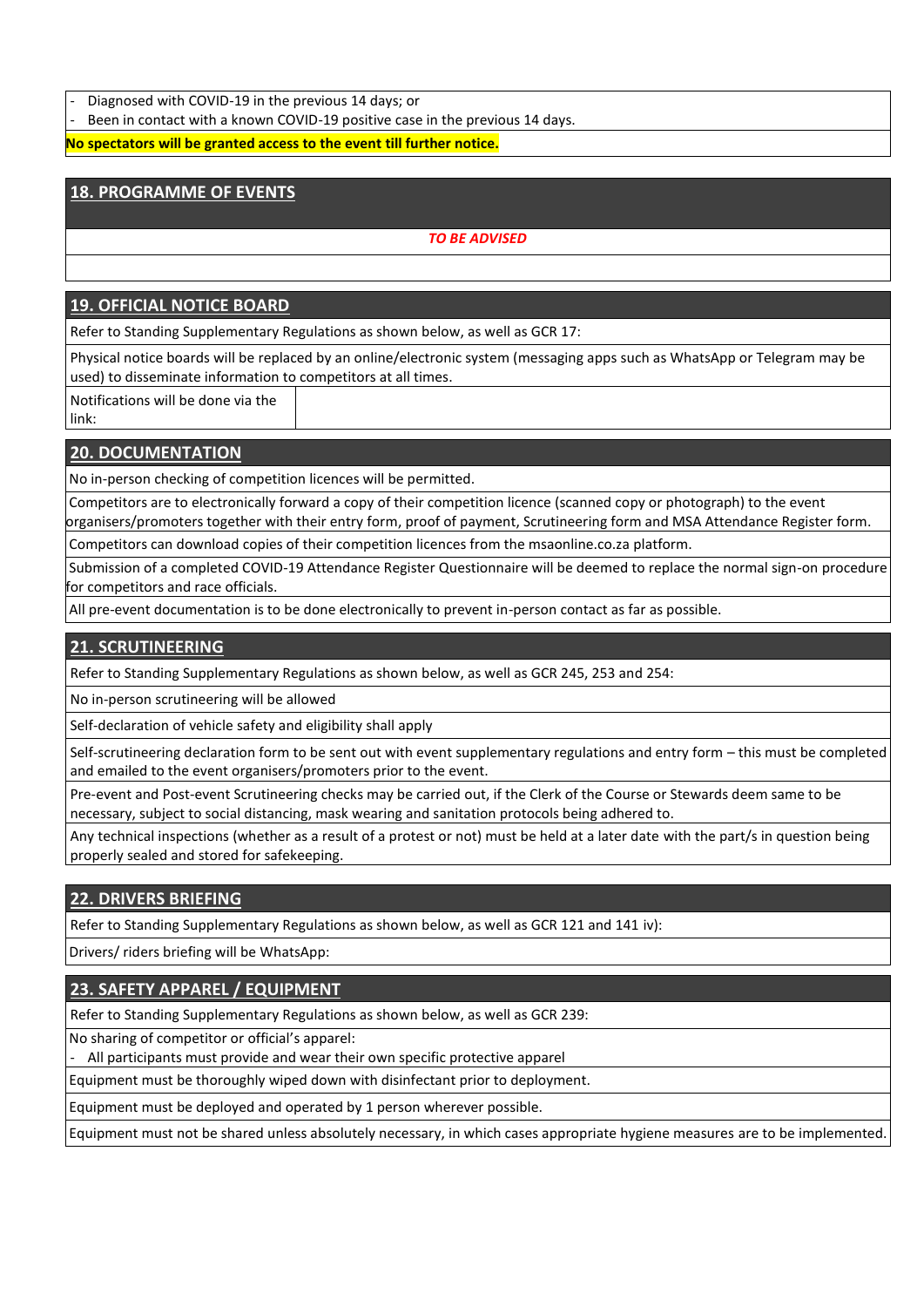# **24. PRE-RACE / PADDOCK / PARC FERMÉ**

#### Refer to Standing Supplementary Regulations as shown below as well as GCR 252:

#### PARC FERMÉ:

• All competitors who have completed two-thirds of race distance are classified as finishers and unless otherwise directed by the Clerk of the Course, are required to bring their vehicle/motorcycle to parc fermé immediately after their last event of each category.

- The Parc Fermé is based next to race control (Refer GCR 252).
- •The Organisers reserve the right to impound and examine any vehicle/motorcycle at their discretion (refer GCR 254).
- In terms of GCR 200 (v), and (x) all competitors are requested to remain at the circuit until AT LEAST THIRTY (30) MINUTES after their last heat, or until such time as any protest/appeal time affecting their category's results has elapsed.

• All categories that use parc fermé and the weighing facilities are to ensure that their competitors know the regulations per category.

### **25. STARTS**

Refer to Standing Supplementary Regulations as shown below, as well as GCR's 261 – 265, 267 - 271:

Starting positions will be determined by lap times recorded during official timed qualifying sessions, unless otherwise stipulated in the regulations for the category concerned. The vehicle or motorcycle combination recording the fastest time will be allocated pole position on the starting grid, with the remaining positions being filled in descending order of the official practice times (refer SSR's 26, 27 and 28). In the event of two (2) drivers or riders combinations recording the same lap time, the more favourable grid position will be allocated to the driver who established that time first.

- At the discretion of the Clerk of the Course competitors who are not recorded on the grid for either the first or the second race may be positioned at the back of their class.
- Where there are two races per category, the starting order for the second race will be based on the finishing order of the first race unless determined otherwise by the regulations for the category concerned.
- Standing starts, starting procedure will be one (1) warm-up lap, form up in correct grid positions. The two-minute (2) board will be shown, followed by the one (1) minute, thirty (30) second, five (5) second boards, the switching off of the red lights or dropping of the MSA Flag will denote the Start. The rolling start, start procedure will be one (1) sighting lap, formation on grid, followed by two (2) minute board, thirty (30) second board and then green flag denoting the start of the warm-up lap behind a pace car. On completion of the warm-up lap, the pace car will switch off its lights and enter the pit road and the formation will proceed towards the start line at the same speed as behind the pace car. The start will be once the red lights are switched off or the dropping of the MSA Flag (refer to SSR 39).
- The starting signal will be given by means of lights. Should these lights fail after the showing of the five second board, a "Start Delayed" board will be shown, and the start will proceed in accordance with SSR 38 E (iii) and the MSA Flag will be utilized. All subsequent starts will proceed with the use of the MSA Flag.
- Unless specifically requested and agreed to, there will be NO parade lap prior to the start of the event.
- Competitors who do not take part in official timed practice must confirm one (1) hour before the first race of their intention to start.
- In the event of a timekeeping failure during Official Timed Practice, the method by which the starting grid shall be allocated shall be at the discretion of the Clerk of the Course in consultation with the relevant Association Chairman and with the approval of the Stewards.

Should a competitor be deemed a non-finisher in the first heat, s/he must inform the Clerk of the Course IN WRITING WITHIN (1) HOUR OF THE COMPLETION OF THE FIRST RACE, that the Competitor would be in a position to start the second race.

The Competitor will be permitted to start the second race from a position at the rear of the grid or such other position as may be determined by the Clerk of the Course. Refer to SSR 29. **Motorcycles**

In terms of Article 027.7.1.2 of the FIM Road Racing Rules the following will apply. A sighting lap will be undertaken after the Pit Exit Road is opened. The riders will form up on the FIM 3-3 staggered grid (pole position on the right). When shown the green flag, one warm-up lap will commence after which the competitors will then form up on the grid for the start of the race.

#### **26. REFUELLING**

Refer to Standing Supplementary Regulations as shown below, as well as GCR 240:

Competitor's attention is drawn to GCR 240 with regard to fuel permitted.

Replenishment of Lubricant and fuel is not permitted during any race or timed qualifying session.

Fuel will be available at Zwartkops Raceway. Apply at reception. Supply your own containers.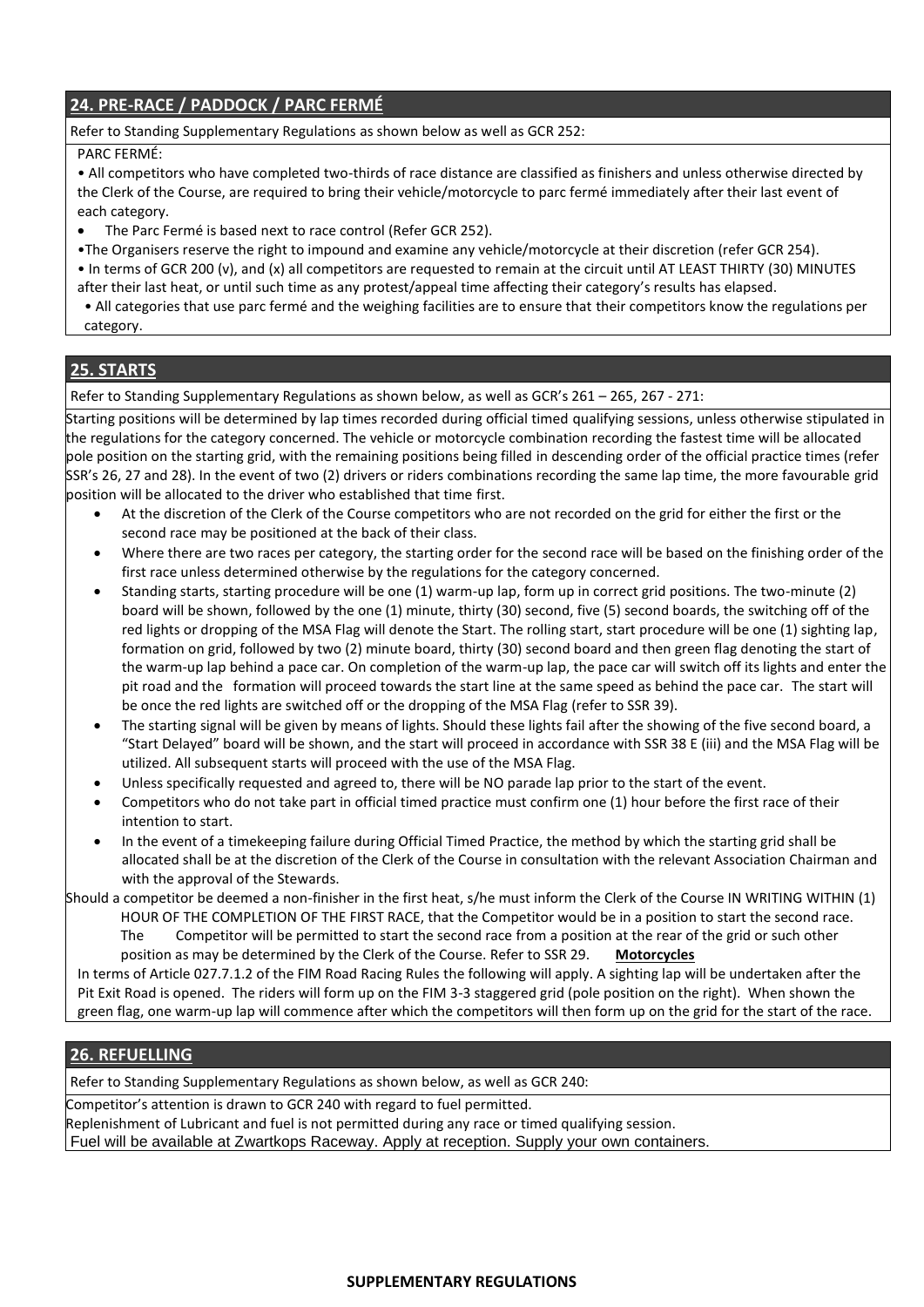### **27. PITS**

Refer to Standing Supplementary Regulations as shown below as well as GCR 251

Team personnel shall confine themselves to their own pit areas, maintaining social distancing measures (no socialising may take place during or after events).

Once competitors have completed their final race / heat, the competitors and team personnel are to pack up their equipment and leave the venue as soon as possible after the completion of any technical formalities and the submission of any protests, if applicable (no post-event socialising may take place).

- Refer to GCR 251, SSR's 37, 63, 64, 65 & 66
- NO VEHICLE/MOTORCYCLE MAY TRAVEL IN THE
- REVERSE DIRECTION TO THE TRAFFIC FLOW ON THE PIT LANE.
- NO PERSONS UNDER THE AGE OF SIXTEEN (16) WILL BE ALLOWED ONTO THE PIT LANE.
- NO ALCOHOL, BEVERAGES OR FOOD WILL ALLOWED ON THE PIT LANE/APRON. SMOKING IN THE PITS OR ON THE PIT LANE/APRON IS PROHIBITED.
- ROLLER BLADES, SKATEBOARDS, MOTORISED SKATE
- BOARDS, PIT BIKES, SCOOTERS etc. ARE NOT PERMITTED IN THE PITS/PADDOCK OR ON THE PIT LANE. Refer GCR's 113 (xiv), 172 (x)
- PIT ROAD ONE AND TWO MUST BE KEPT CLEAR.

Social distancing must be adhered to at all times.

Masks to be worn at all times.

### **28. SIGNALLING**

#### Refer to Appendix H

Competitors' attention is drawn to Appendix "H" of the MSA Handbook.

In the event of a race being stopped prematurely by use of a red flag attention is drawn to SSR 41. At the same time as the red flag is displayed a red light will be displayed at the start/finish line.

Failure to comply with the provisions of Appendix "H", Articles 4, 8 and 12, will result in penalties being applied in accordance with GCR 157 and SSR's 17, 49, 50 and 51.

#### **DOUBLE WAVED YELLOW FLAGS (Appendix H)**

- Where a vehicle is stuck on circuit or in a gravel trap the following procedure will apply:
- The driver must try to drive through the gravel and try to re-join the race when it is safe.
- If stuck in the gravel the driver must remain in the car.
- Marshals will (when it is safe) retrieve the vehicle through the use of winch/tow system. The driver must ensure that sturdy tow hooks are mounted to the vehicle and that those are clearly marked.
- During the time that the vehicle is stranded a double waved yellow flag will be shown in that area. No overtaking in that area is allowed and competitors must file one behind the other through the corner.

| <b>29. GENERAL RACE INFORMATON</b> |                                                                                                                                                                                                                                                                                                                                                                                                                                                                                                                                                                                                                                                                                                                                                                                                                                                                                                                              |  |
|------------------------------------|------------------------------------------------------------------------------------------------------------------------------------------------------------------------------------------------------------------------------------------------------------------------------------------------------------------------------------------------------------------------------------------------------------------------------------------------------------------------------------------------------------------------------------------------------------------------------------------------------------------------------------------------------------------------------------------------------------------------------------------------------------------------------------------------------------------------------------------------------------------------------------------------------------------------------|--|
| <b>SAFETY CAR</b>                  | Sprint Races:<br>If the Clerk of the Course deems it necessary, a safety car will be used. Completed laps during<br>a Safety Car Intervention will be counted as race laps - refer SSR 45 ix. Any deviation from this<br>will be published in the Final Instructions                                                                                                                                                                                                                                                                                                                                                                                                                                                                                                                                                                                                                                                         |  |
| <b>COMPLETION OF RACE</b>          | The end of each race will be signified by the waving of the chequered flag. Proceed on a<br>slowdown lap to the pit entrance. Enter Pit Road One or parc fermé as indicated.<br>PLEASE NOTE: Competitors in main pit road (Pit Road 1) proceed down pit road to your pits.<br>NOT AT THE BACK OF THE PITS.<br>Competitors on Pit Road S (Big Shed) proceed down Pit Road 1 and turn left behind Pre-race<br>down to your pits. NOT BEHIND PITS OR BEHIND CANTEEN.<br>Competitors on Pit Road 2 (lock-up pits). Competitors must drive slowly to the pits - pit road<br>behind main pits.<br>Competitors on Pit Road 3 and 4 (carports) turn left on entry to pit road, proceed up the hill to<br>your pits. NOT PIT ROAD 2 OR IN FRONT OF CANTEEN.<br>These procedures must be adhered too to ensure maximum safety for spectators in the area.<br>Please note that stopping to pick up passengers is not allowed. See SR 46 |  |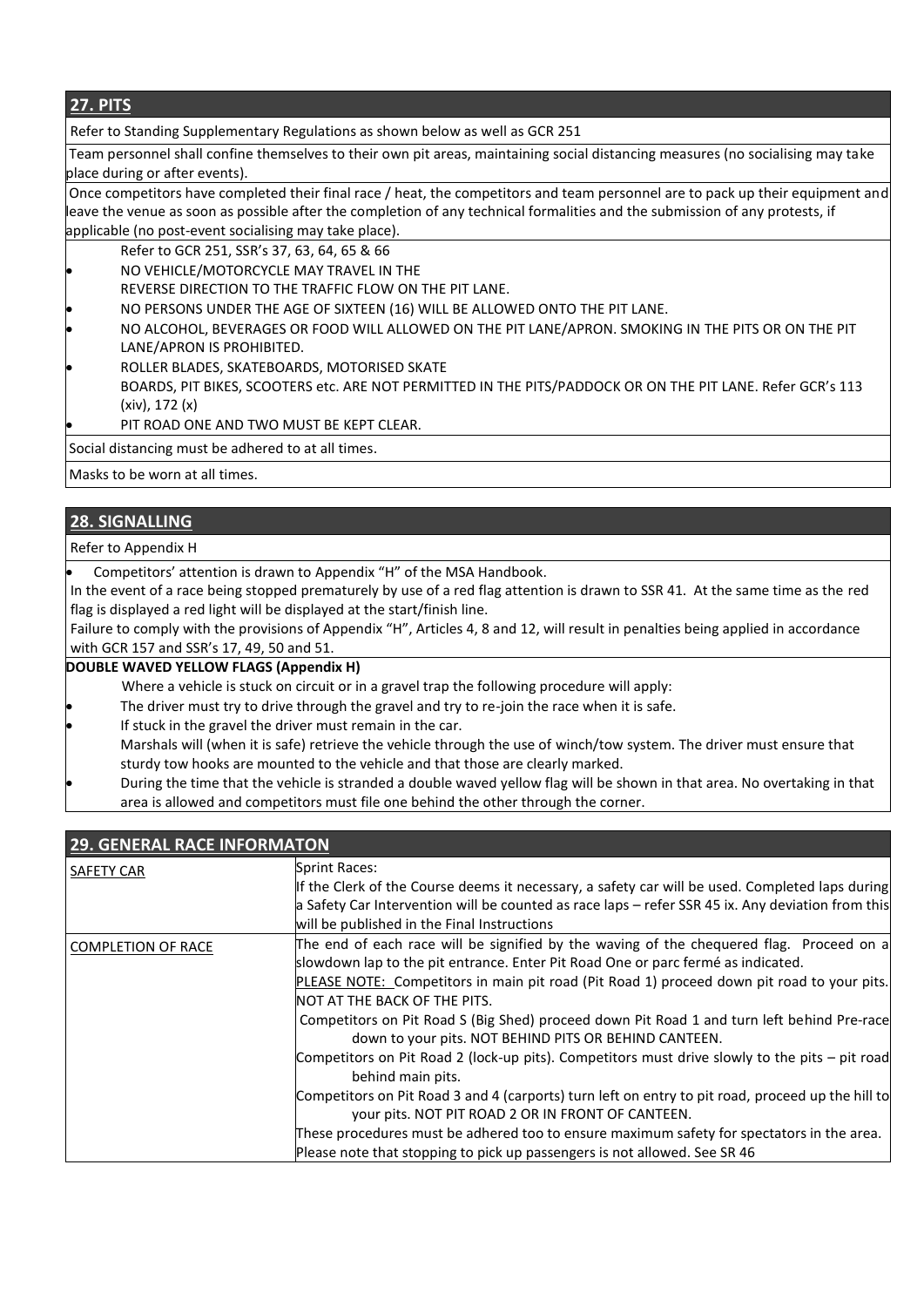| SILENCING OF VEHICLES         | In accordance to the local authority legislation requirements NO participating vehicle(s) at   |
|-------------------------------|------------------------------------------------------------------------------------------------|
|                               | Zwartkops Raceway may exceed 105 db. Refer to GCR 245.                                         |
| <b>PIT ALLOCATIONS</b>        | Please note that NO private vehicles will be allowed in the pit/paddock area. All vehicles and |
|                               | service vehicles not displaying Paddock Stickers will be removed from the Pit/Paddock area.    |
| ZWARTKOPS HOUSE RULES - Refer | PIT LANE - The pit lane speed is restricted to 40 km/h.                                        |
| <b>SSR 24</b>                 | PADDOCK / PIT ROADS-Speed must not exceed 20 km/h. No pit bikes, skateboards,                  |
|                               | scooters or bicycles will be allowed in the paddock area. No loading and offloading may take   |
|                               | place on Pit Roads 1 and 2 during the event. Use alternative roads.                            |
|                               | PIT HYGIENE-The use of an environmental mat is compulsory! If you spill oil, please clean      |
|                               | up after yourself. Use the oil bins provided - bright green bins marked USED OIL and OIL       |
|                               | <b>FILTERS</b>                                                                                 |
|                               | Security guards will be provided but will not be held responsible.                             |
|                               | NO DOUGHNUTS, BURNOUTS OR ANY OTHER ACIVITY THAT MAY DAMAGE THE SURFACE                        |
|                               | OF THE PROPERTY WILL BE TOLERATED. A FINE OF UP TO R10,000 MAY BE IMPOSED FOR                  |
|                               | <b>ANY INFRACTION</b>                                                                          |

### **30. TIMEKEEPING**

Refer to Standing Supplementary Regulations as shown below, as well as GCR 163 and 164:

Timing is done by the use of a digital video device. All competitors must register with Timekeeping before they practice/qualify as to ensure that all the relevant information pertaining to the entrant, vehicle and sponsor etc, is recorded.

### **32. POINTS & RESULTS**

Refer to Standing Supplementary Regulations as shown below, as well as GCR 200 (viii), 229, 230 and 232, 276 - 279:

Race results will be communicated electronically:

Posted online, emailed or distributed electronically to competitors: After every race, the results which have been posted on the WhatsApp group will become final thirty (30) minutes after posting. Refer to GCR's 200 (viii) and 275.

### **33. PROTESTS / APPEALS/ HEARINGS**

All protests and appeals will be dealt with as set out in GCR, Parts IX and X.

Hearings at events involving race officials and competitors to be held electronically as far as practically possible to minimize inperson contact. – refer to #27 of COVID 19 Info

In exceptional circumstances, if a hearing has to be held in person the number of people must be limited and all necessary COVID-19 protocols are to be adhered to.

**PENALTIES** – Refer GCR 177

Competitors are reminded of the provisions of GCR 113 xiv): "Competitors/Entrants have the prime responsibility for all acts and omissions of all persons connected with his entry (notably his driver(s), mechanic(s), pit personnel, passengers and service crews) and for ensuring that they comply with the rules and regulations, and be responsible for the payment of any fines levied on such persons."

- a. The Clerk of the Course/Stewards can impose the following penalties:
	- i. Warning
	- ii. Fine:
- 1) CoC up to R20 000

2) Stewards (following a protest) – up to R75 000

- iii. Time Penalty
- iv. Exclusion

One or more of the above penalties may be imposed as a result of a single finding.

### **34. PRIZE GIVING**

No in-person podium / awards ceremonies will be conducted:

- Trophies may be replaced with good quality electronic certificates of achievement.
- Category representatives to be responsible for the above-mentioned certificate of achievement.
	- Dead heats will be resolved as per GCR 275 and SSR 78
- Competitor's attention is drawn to GCR's 274, 275, 280 & 281.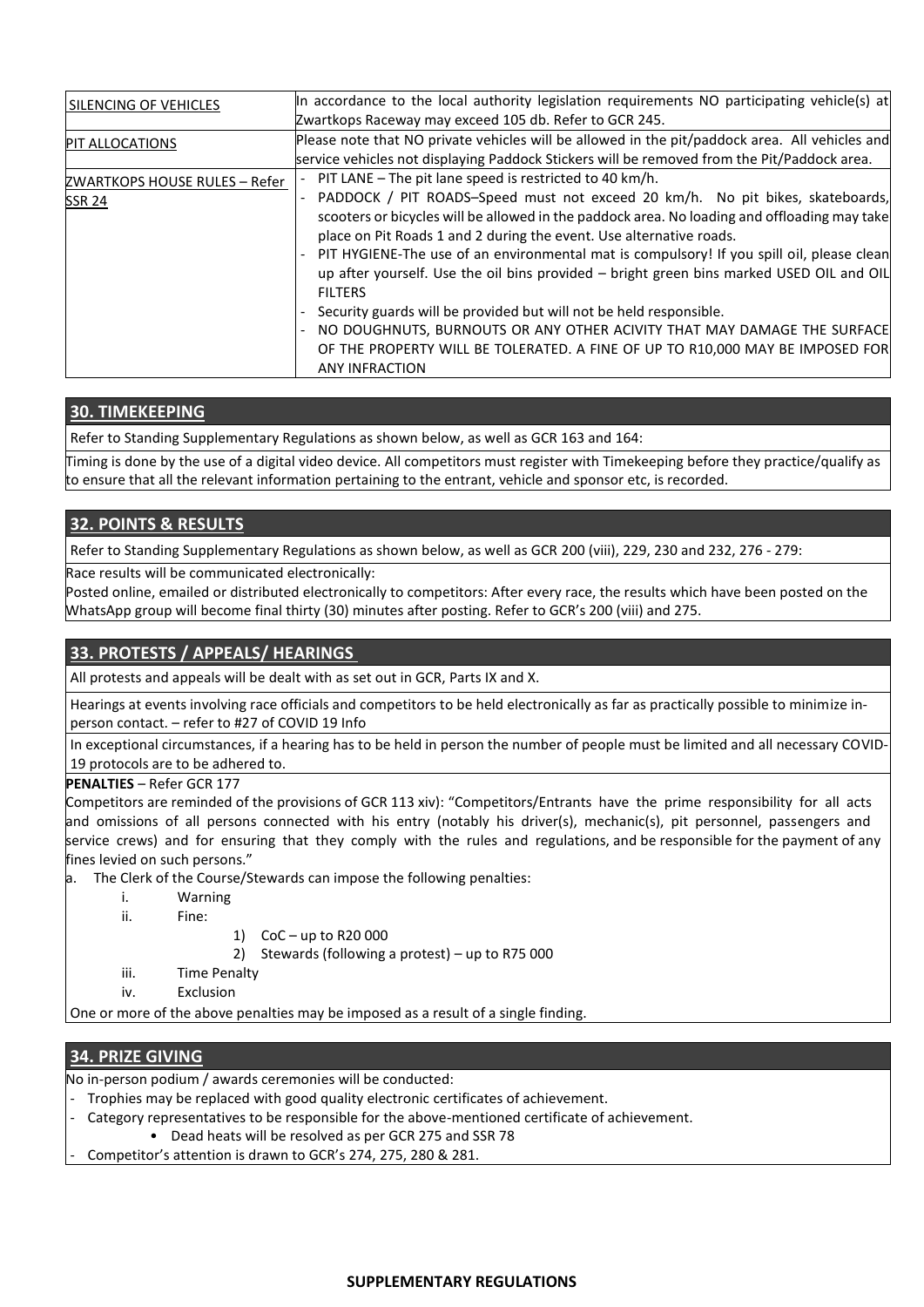# **35. POSTPONEMENT, ABANDONMENT OR CANCELLATION**

The Organisers reserve the right to postpone, abandon or cancel the meeting or any part thereof. In the event of any of the above, the Competitor/Entrant has no right to claim against the Promoter/Organiser in respect of any loss or damage S/he may incur, other than that specified in GCR 244.

Force Majeure – Refer to GCR 62, 152, 156 and 273

### **36. COVID-19 INFORMATION**

Refer to General Circular 6 of 2020

*PLEASE NOTE THAT THIS CIRCULAR REPLACES MSA GENERAL CIRCULAR 5 WITH EFFECT FROM 28 SEPTEMBER 2020 AND AMENDMENTS TO CIRCULAR 5 ARE HIGHLIGHTED IN RED BELOW.*

In terms of government's published Level **1** Lockdown Regulations, MSA-sanctioned motorsport is permitted to resume operating. MSA is committed to ensuring that this is done in a responsible manner to ensure the safety of all concerned and is confident that the local motorsport community shares this commitment. As such, the following shall apply to all motorsport events run under the auspices of MSA under Level **1** Lockdown:

- 1. Event organisers must:
	- a. Adhere at all times to all applicable National, Regional & Local Government regulations regarding the coronavirus pandemic, as well as this circular.
	- b. Provide operational plans to MSA no later than 24 hours after event approval is received from MSA.
	- c. Appoint a COVID-19 Compliance Officer (who may NOT carry out any other duties or hold any other position at the event except with the express prior approval of MSA) shall complete the specified MSA COVID-19 checklist document and submit same to MSA by the Tuesday following the event.
		- i. It is the responsibility of the COVID-19 Compliance Officer to ensure ongoing compliance with these protocols throughout the event. If, at any stage during the event, these protocols are not adhered to, the COVID-19 Compliance Officer must advise the appointed Stewards, who will promptly instruct the Clerk of the Course to cease competition until such time as the breach has been rectified.
	- d. Ensure that temperature-screening is conducted on all persons entering the venue and maintain a complete register of event attendees and their contact details for contact tracing purposes should this prove necessary. This register, preferably in electronic format, must be submitted to MSA.
		- i. Any person with a recorded temperature of 37.5 degrees or higher will be denied access to the event and will be advised to return home, self-isolate and contact the government's coronavirus hotline – 0800 029 999 for further instructions, which may include being referred for COVID-19 testing. Refer to point 19.a. below.
	- e. Ensure daily appropriate sanitisation of the venues they make use of for their events, before, during and after the event.
	- f. Put in place practical measures to enforce social distancing requirements, including the provision of signage and the creation of barriers and/or markings that restrict the number of people in any given area.
	- g. Publish a timetable, which will include details of official practice sessions prior to the event, which must be approved by Motorsport South Africa. Venue owners are reminded that all responsible COVID-19 protocols (hand sanitisation, social distancing and the wearing of masks) need to be enforced even in the case of unofficial practice sessions.
	- h. Ensure that masks are worn by rescue, recovery and medical personnel at the event at all times.
	- i. Ensure that there is a supply of masks available for purchase at all times for the duration of the event.
	- j. Collate and retain all post-event documentation relating to COVID-19 protocols, including the register of all attendees, which must be **made available** submitted to MSA **on request** following the event.
	- k. Ensure as far as possible that there are at least two (2) hospitals placed on standby to accept patients who may be injured during an event.
- 2. The Stewards at each event are not authorised to approve the start of the competition until they have received the signed and satisfactorily completed checklist from the COVID-19 Compliance Officer.
- 3. Under no circumstances shall anyone with symptoms consistent with COVID-19 (such as fever, respiratory symptoms, shortness of breath, sore throat, cough, fatigue, loss of taste or lack of sense of smell) or who has tested positive for COVID-19, be admitted to a motorsport event.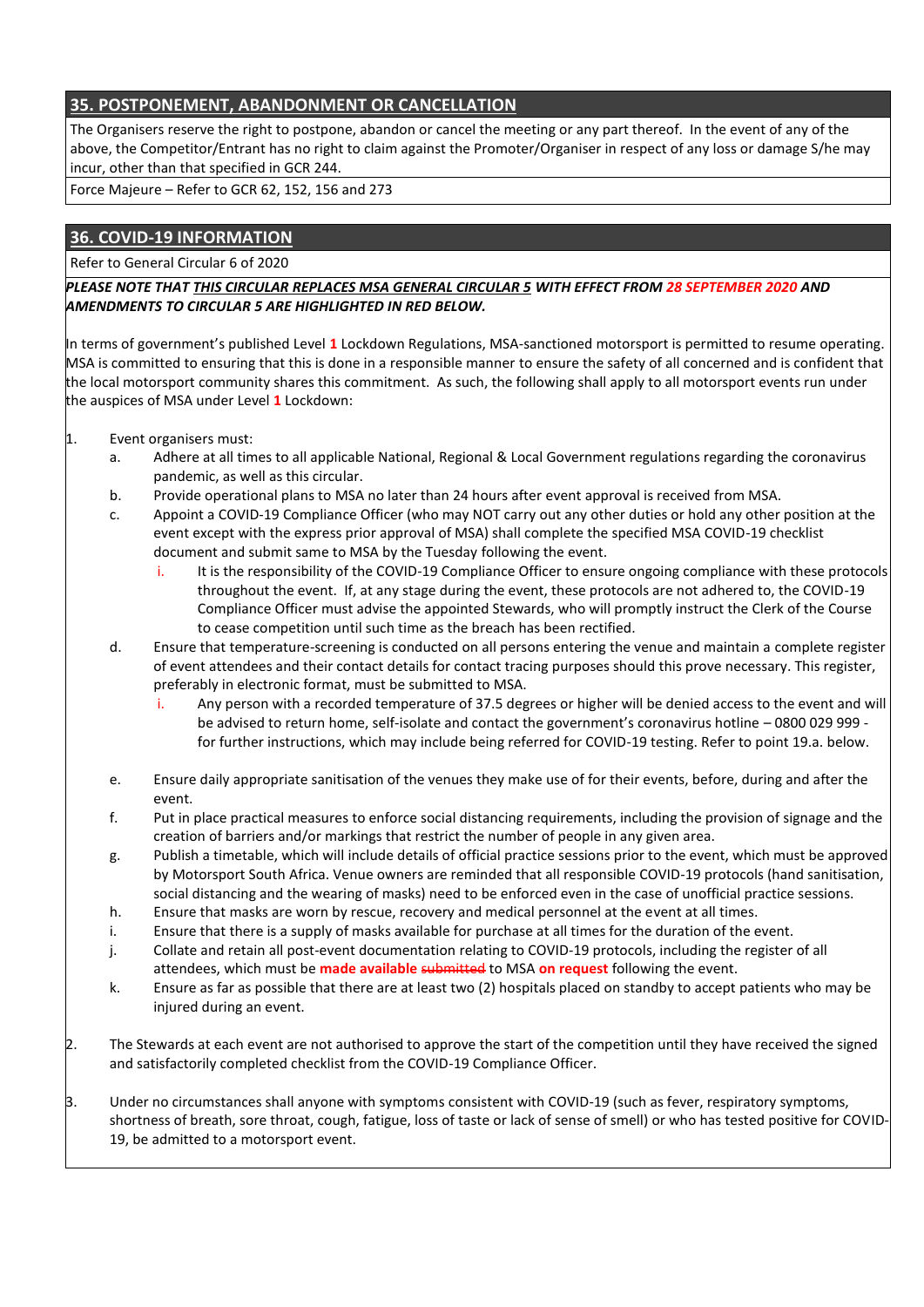- 4. Under no circumstances shall anyone attend a motorsport event if they have been:
	- a. diagnosed with COVID-19 in the previous 14 days; or
	- b. been in contact with a known COVID-19 positive case in the previous 14 days.
- 5. No spectators may be granted access to events.
- 6. **Generally, a**void gatherings of more than 10 people in all places at an event:
	- a. Social distancing requirements to be adhered to by all event attendees.
	- b. 1.5m minimum distance to be maintained between people.
- 7. Masks are to be worn at all times by all event attendees (except competitors when wearing full face crash helmets or a properly fitted fire-resistant balaclava (which must cover the mouth and nose at all times) with an open face helmet where these are permitted).
- 8. All persons present at motorsport events shall ensure that they have access to alcohol-based hand sanitizers in order to promote hand cleanliness in the absence of soap and water. Event organisers are also required to make a supply of hand sanitizers available for general use in suitable locations. All hand sanitizers must contain a minimum of 70% alcohol.
- 9. No alcohol may be distributed or consumed **during the period of validity of the MSA permit for a** motorsport event.
- 10. COVID-19 specific signage must be clearly displayed as and where appropriate to remind the people present to wear masks, clean their hands and practice social distancing.
- 11. Documentation requirements:
	- a. No in-person checking of competition licences will be permitted. Competitors are to electronically forward a copy of their competition licence (scanned copy or photograph) to the event organisers together with their entry form. Competitors can download copies of their competition licences from the msaonline.co.za platform.
	- b. Submission of a completed COVID-19 Attendance Register Questionnaire will be deemed to replace the normal signon procedure for competitors and race officials.
	- c. All pre-event documentation is to be done electronically to prevent in-person contact as far as possible.
	- d. No entry will be granted to the event premises without the suitable documentation being completed, and in order, in advance of the event.
	- e. **All event attendees** permitted to be present at an event shall be required to complete the following designated COVID-19 related forms:
		- i. Attendance Register Questionnaire must be completed and electronically submitted to the event organiser prior to the event.
		- ii. **Daily** Screening Questionnaire must be completed, printed and handed to the screening personnel at the gate on each day of the event, or be submitted electronically if the event organiser has made MSA-approved prior arrangements in this regard.
	- f. Timing transponders (where applicable) will be collected by a nominated category representative at a time and venue pre-determined by the event organisers whilst complying with all COVID-19 protocols.
- 12. Scrutineering, Eligibility and Compliance Checks:
	- a. No in-person scrutineering will be allowed.
	- b. Self-declaration of vehicle safety and eligibility shall apply.
	- c. Self-scrutineering declaration form to be sent out with event supplementary regulations and entry form This must be completed and emailed to the organiser prior to the event.
	- d. Pre-Event and Post-Event Scrutineering checks may be carried out, if the Clerk of the Course or Stewards deem same to be necessary, subject to social distancing, mask wearing and sanitisation protocols being adhered to.
	- e. Any technical inspections (whether as a result of a protest or not) must be held at a later date with the part/s in question being properly sealed and stored for safekeeping.
- 13. COVID-19 hygiene protocols must be adopted for equipment deployment and usage amongst officials and race teams:
	- a. COVID-19 information links in supplementary regulations.
	- b. COVID-19 information included in all briefing notes (Drivers, Officials, etc.).
	- c. Equipment must be thoroughly wiped down with disinfectant prior to deployment.
	- d. Equipment must be deployed and operated by 1 person wherever possible.

#### **SUPPLEMENTARY REGULATIONS**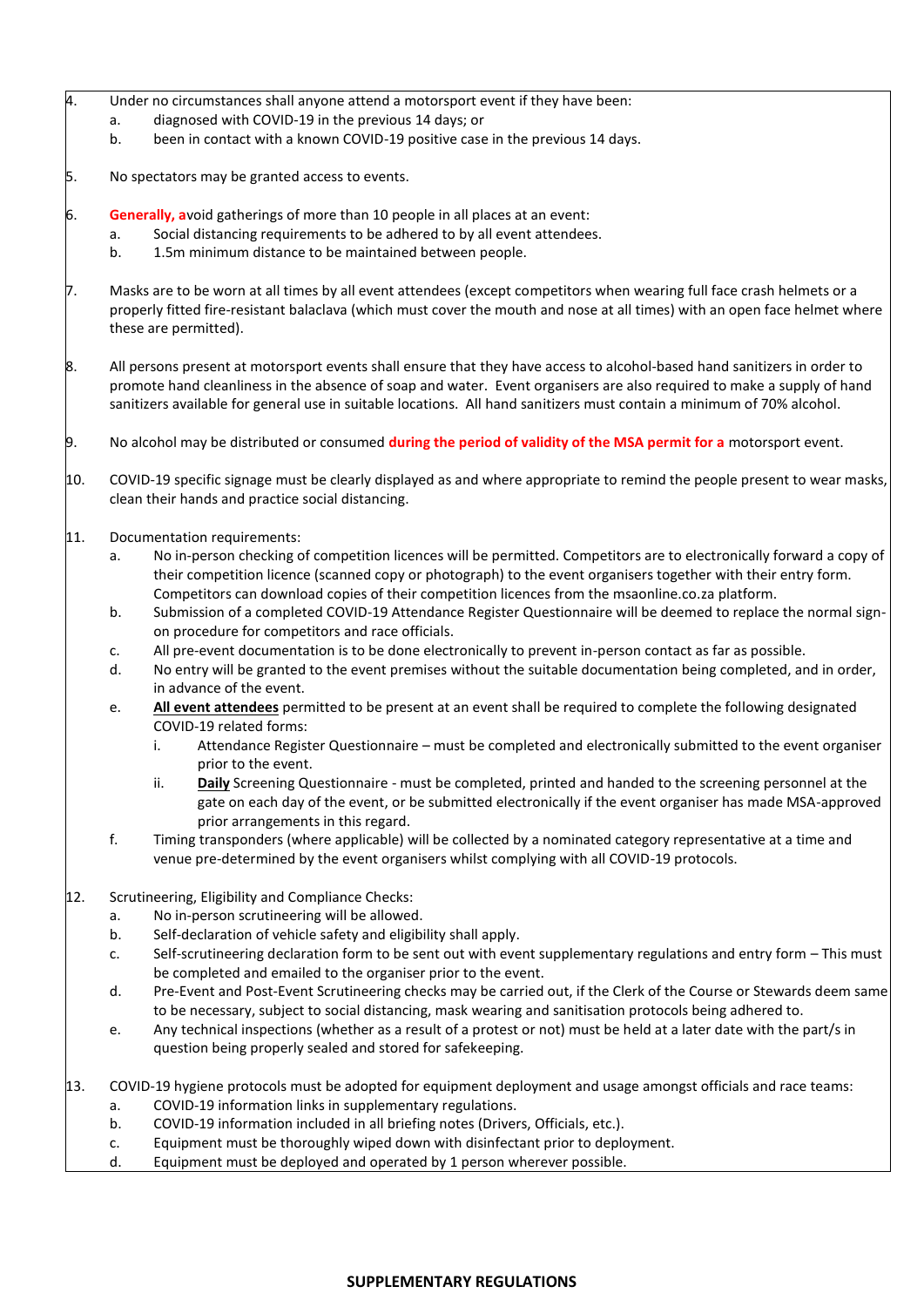- e. Equipment must not be shared unless absolutely necessary, in which case appropriate hygiene measures are to be implemented.
- 14. Paddock/Pits, marshalling, pre-race, grid and parc ferme areas must avoid any gatherings of personnel:
	- a. Social distancing must be adhered to.
	- b. Competitors to remain in/on vehicles as far as possible until assistance is provided.
- 15. Race Control including race timing, officials and Stewards areas:
	- a. Officials to maintain social distancing requirements (min. 1.5m).
	- b. Signage indicating maximum capacity of each room.
	- c. The requirement of 1 person per 4m/sq. must be adhered to.
- 16. No passengers (this does not apply to legitimate co-drivers or navigators) are allowed in competition vehicles at any time. When there are two people present in a vehicle (driver and navigator/co-driver) they shall ensure that there is suitable airflow through the vehicle to protect themselves from possible infection.
- 17. No sharing of driver or officials' apparel:
	- a. All participants must provide and wear their own event-specific protective apparel
	- b. Where marshal apparel is supplied by a venue this needs to be washed and cleaned before each event.
- 18. Safety, Course, Fire, Medical and Recovery Team vehicles to contain a maximum of 2 people when in operation and must wear masks at all times:
	- a. When not in operation, personnel to remain outside vehicles and maintain appropriate social distance.
	- b. Additional time to be factored into event schedules to reduce time pressure on incident management teams.
- 19. Access to the Venue:
	- a. **The road vehicle** accessing the venue will be allowed onto the event premises after successful completion of the daily screening process of all personnel in the said road vehicle. (Refer to Point 1.d. above)
		- i. To clarify, if one (1) person fails the screening process then all personnel in the affected road vehicle will not be allowed entry to the premises.
- 20. An absolute minimum of team personnel is to attend per competition vehicle:
	- a. Maximum of four (4) persons per race vehicle (including driver**s**/rider**s**), **unless approval to the contrary has been granted by MSA following an application from the event or series organiser.**
	- b. Number of persons allowed on PIT WALL is restricted to one (1) per vehicle unless approval to the contrary has been granted by MSA following an application from the event or series organiser.
	- c. Team personnel shall confine themselves to their own pit areas, maintaining social distancing measures (no socialising may take place during or after events).
	- d. Once competitors have completed their final race/heat the competitors and team personnel are to pack up their equipment and leave the venue as soon as possible after the completion of any technical formalities and the submission of any protests, if applicable (no post-event socialising may take place).
- 21. Deploy a minimum number of marshals to each marshalling point:
	- a. Maximum 2 people per flag or marshal post;
	- b. Social distancing to be respected (minimum 1.5m);
	- c. Masks must be worn at all times.
- 22. Physical notice board must be replaced by an online/electronic system (messaging apps such as WhatsApp or Telegram may be used) to disseminate information to competitors at all times.
- 23. Race results to be communicated electronically:
	- a. Posted online, emailed or distributed electronically to competitors.
- 24. In-person podium / awards ceremonies are **discouraged**:
	- a. **Sanitised and individually wrapped t**rophies **may be distributed.**
	- b. **No physical hand-over of trophies may take place.**